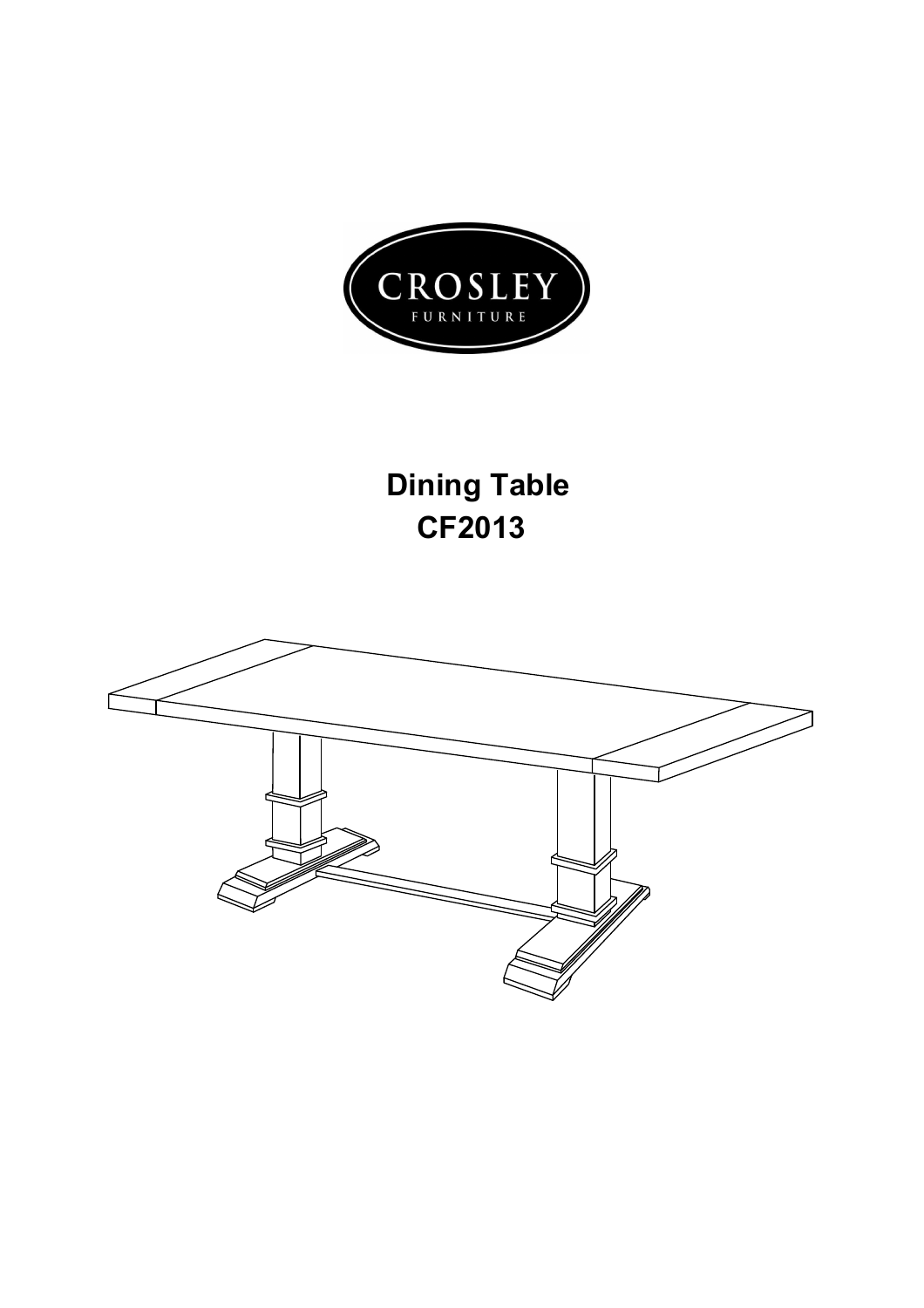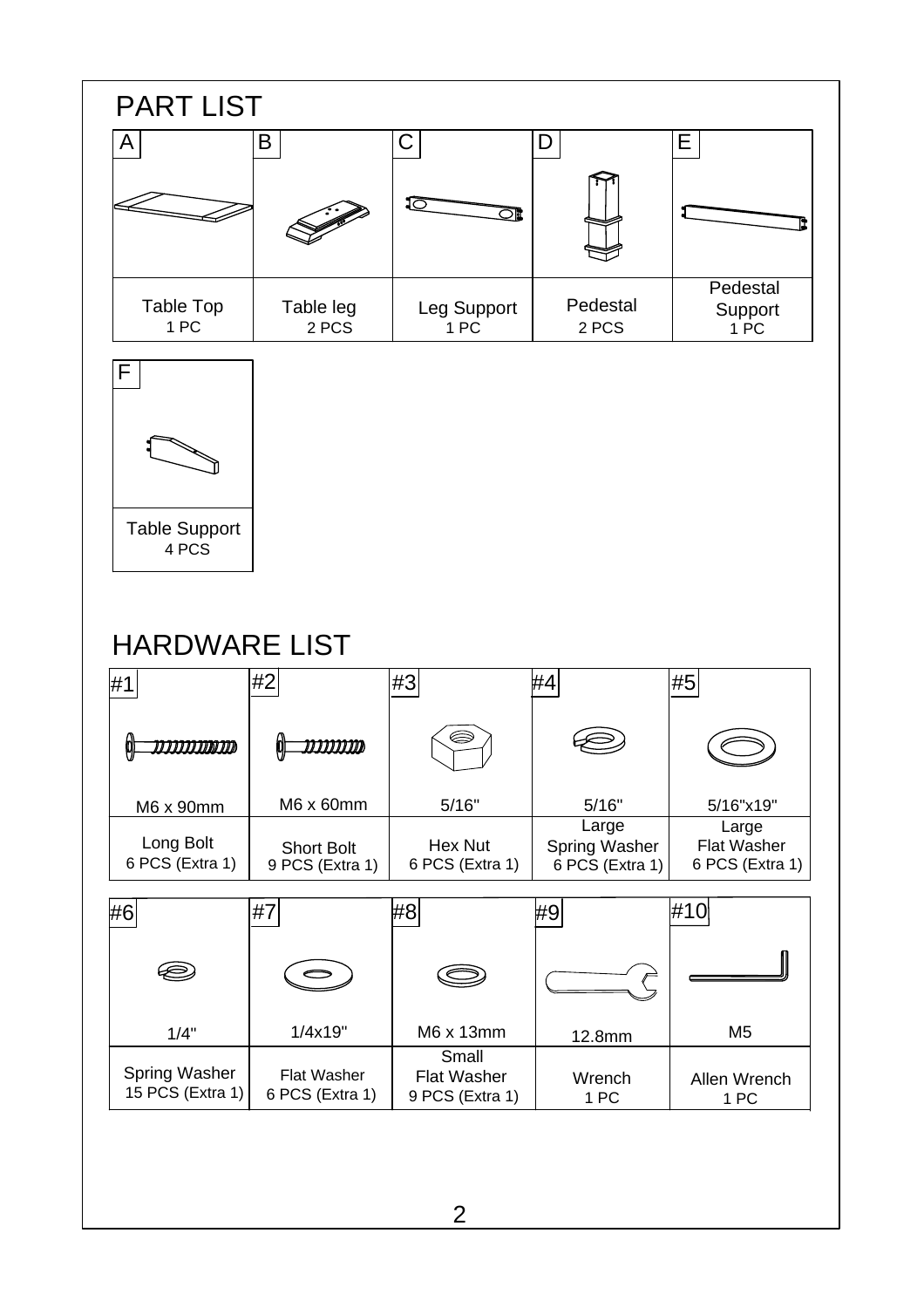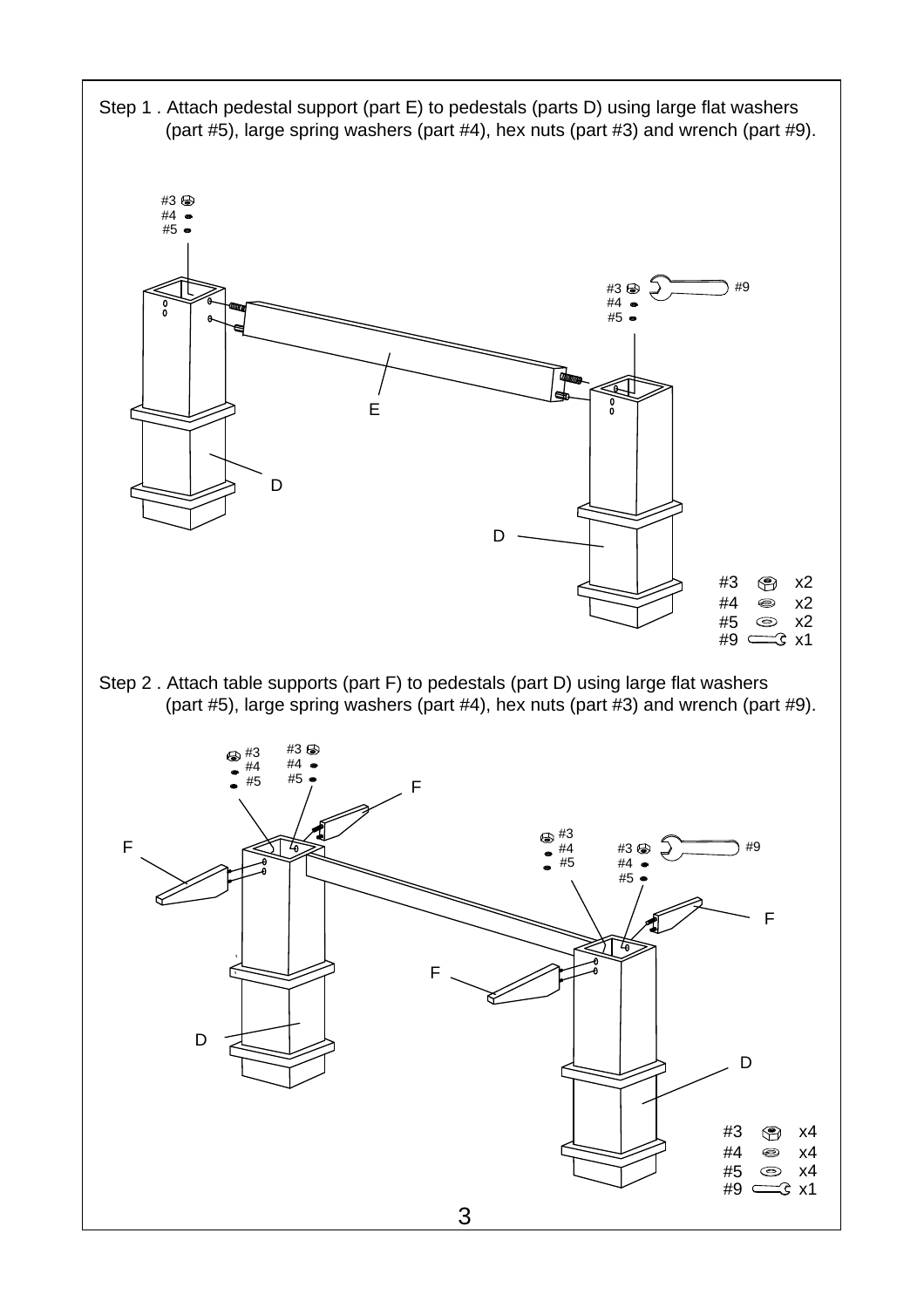Step 3 . Turn unit upside down. Attach table legs (part B) to pedestals (part D) using flat washers (part #7), spring washers (part #6), long bolts (part #1) and allen wrench (part #10).